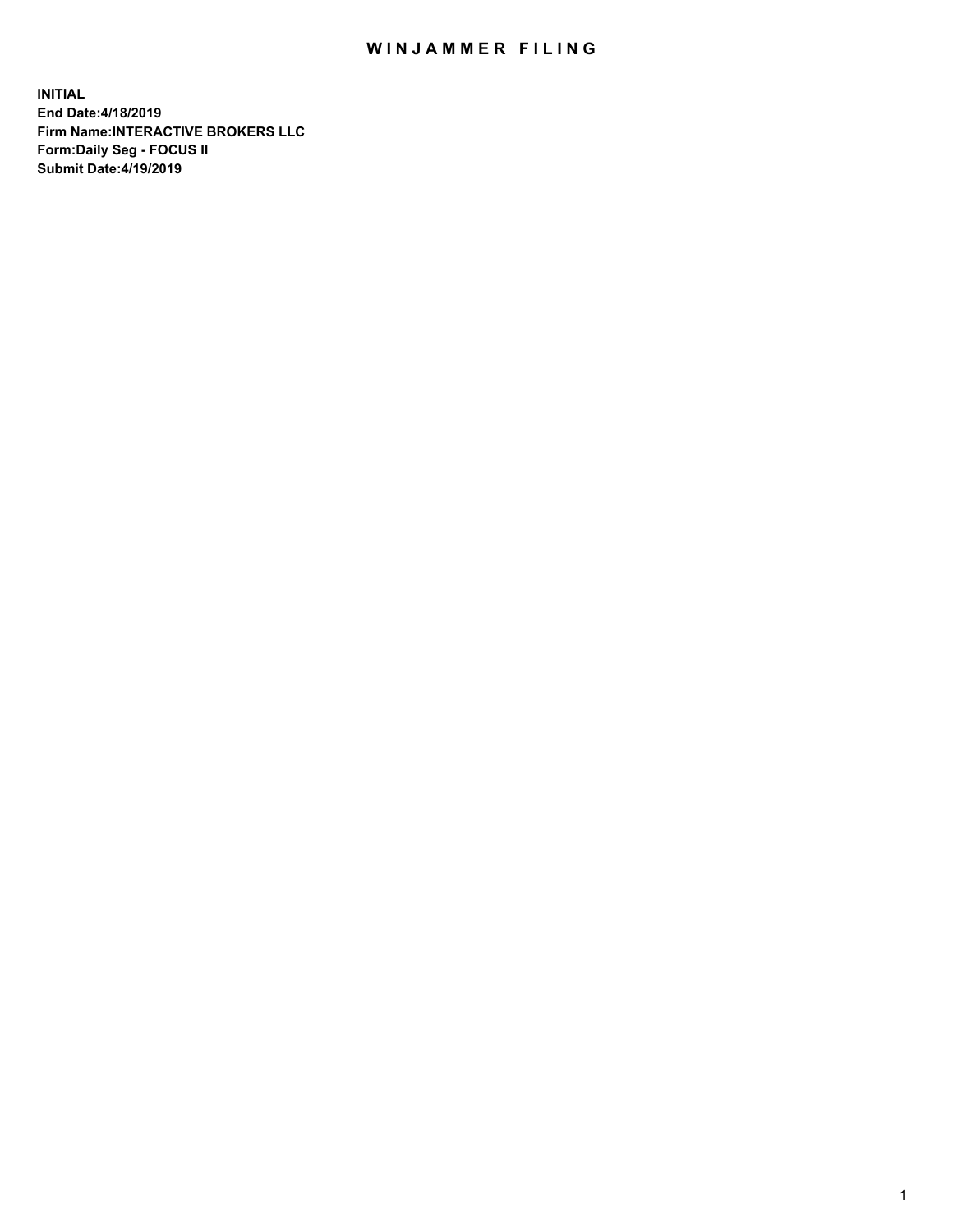**INITIAL End Date:4/18/2019 Firm Name:INTERACTIVE BROKERS LLC Form:Daily Seg - FOCUS II Submit Date:4/19/2019 Daily Segregation - Cover Page**

| Name of Company                                                                                                                                                                                                                                                                                                                | <b>INTERACTIVE BROKERS LLC</b>                                                                  |
|--------------------------------------------------------------------------------------------------------------------------------------------------------------------------------------------------------------------------------------------------------------------------------------------------------------------------------|-------------------------------------------------------------------------------------------------|
| <b>Contact Name</b>                                                                                                                                                                                                                                                                                                            | James Menicucci                                                                                 |
| <b>Contact Phone Number</b>                                                                                                                                                                                                                                                                                                    | 203-618-8085                                                                                    |
| <b>Contact Email Address</b>                                                                                                                                                                                                                                                                                                   | jmenicucci@interactivebrokers.c<br>om                                                           |
| FCM's Customer Segregated Funds Residual Interest Target (choose one):<br>a. Minimum dollar amount: ; or<br>b. Minimum percentage of customer segregated funds required:% ; or<br>c. Dollar amount range between: and; or<br>d. Percentage range of customer segregated funds required between:% and%.                         | $\overline{\mathbf{0}}$<br>$\overline{\mathbf{0}}$<br>155,000,000 245,000,000<br>0 <sub>0</sub> |
| FCM's Customer Secured Amount Funds Residual Interest Target (choose one):<br>a. Minimum dollar amount: ; or<br>b. Minimum percentage of customer secured funds required:% ; or<br>c. Dollar amount range between: and; or<br>d. Percentage range of customer secured funds required between:% and%.                           | $\overline{\mathbf{0}}$<br>0<br>80,000,000 120,000,000<br>0 <sub>0</sub>                        |
| FCM's Cleared Swaps Customer Collateral Residual Interest Target (choose one):<br>a. Minimum dollar amount: ; or<br>b. Minimum percentage of cleared swaps customer collateral required:% ; or<br>c. Dollar amount range between: and; or<br>d. Percentage range of cleared swaps customer collateral required between:% and%. | $\overline{\mathbf{0}}$<br><u>0</u><br>$\underline{0}$ $\underline{0}$<br>00                    |

Attach supporting documents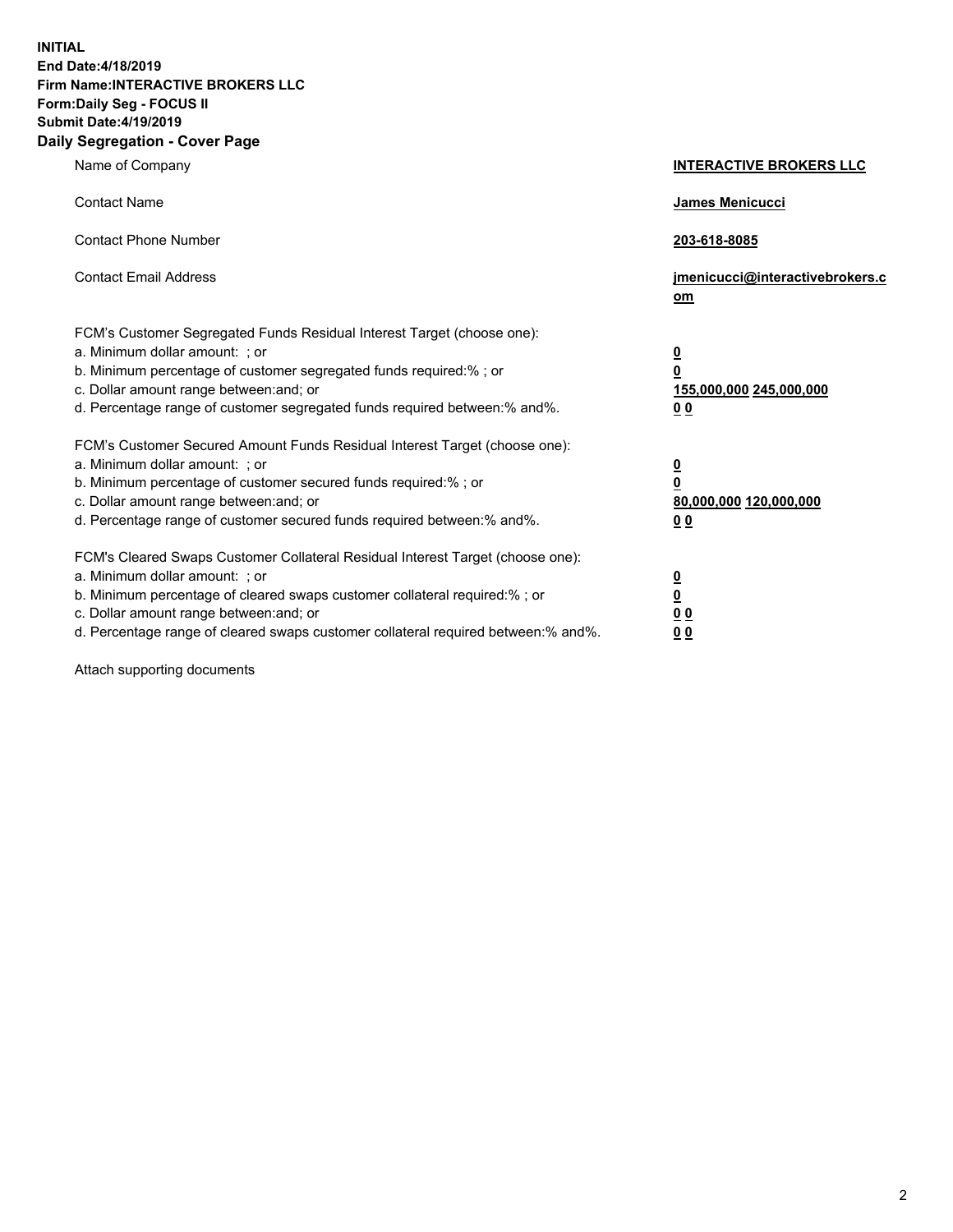## **INITIAL End Date:4/18/2019 Firm Name:INTERACTIVE BROKERS LLC Form:Daily Seg - FOCUS II Submit Date:4/19/2019 Daily Segregation - Secured Amounts**

|     | Daily Segregation - Secured Amounts                                                         |                                  |
|-----|---------------------------------------------------------------------------------------------|----------------------------------|
|     | Foreign Futures and Foreign Options Secured Amounts                                         |                                  |
|     | Amount required to be set aside pursuant to law, rule or regulation of a foreign            | $0$ [7305]                       |
|     | government or a rule of a self-regulatory organization authorized thereunder                |                                  |
| 1.  | Net ledger balance - Foreign Futures and Foreign Option Trading - All Customers             |                                  |
|     | A. Cash                                                                                     | 433, 141, 841 [7315]             |
|     | B. Securities (at market)                                                                   | $0$ [7317]                       |
| 2.  | Net unrealized profit (loss) in open futures contracts traded on a foreign board of trade   | 13,822,389 [7325]                |
| 3.  | Exchange traded options                                                                     |                                  |
|     | a. Market value of open option contracts purchased on a foreign board of trade              | 84,521 [7335]                    |
|     | b. Market value of open contracts granted (sold) on a foreign board of trade                | $-11,998$ [7337]                 |
| 4.  | Net equity (deficit) (add lines 1. 2. and 3.)                                               | 447,036,753 [7345]               |
| 5.  | Account liquidating to a deficit and account with a debit balances - gross amount           | 4,333 [7351]                     |
|     | Less: amount offset by customer owned securities                                            | 0 [7352] 4,333 [7354]            |
| 6.  | Amount required to be set aside as the secured amount - Net Liquidating Equity              | 447,041,086 [7355]               |
|     | Method (add lines 4 and 5)                                                                  |                                  |
| 7.  | Greater of amount required to be set aside pursuant to foreign jurisdiction (above) or line | 447,041,086 [7360]               |
|     | 6.                                                                                          |                                  |
|     | FUNDS DEPOSITED IN SEPARATE REGULATION 30.7 ACCOUNTS                                        |                                  |
| 1.  | Cash in banks                                                                               |                                  |
|     | A. Banks located in the United States                                                       | 69,652,353 [7500]                |
|     | B. Other banks qualified under Regulation 30.7                                              | 0 [7520] 69,652,353 [7530]       |
| 2.  | Securities                                                                                  |                                  |
|     | A. In safekeeping with banks located in the United States                                   | 412,508,275 [7540]               |
|     | B. In safekeeping with other banks qualified under Regulation 30.7                          | 0 [7560] 412,508,275 [7570]      |
| 3.  | Equities with registered futures commission merchants                                       |                                  |
|     | A. Cash                                                                                     | $0$ [7580]                       |
|     | <b>B.</b> Securities                                                                        | $0$ [7590]                       |
|     | C. Unrealized gain (loss) on open futures contracts                                         | $0$ [7600]                       |
|     | D. Value of long option contracts                                                           | $0$ [7610]                       |
|     | E. Value of short option contracts                                                          | 0 [7615] 0 [7620]                |
| 4.  | Amounts held by clearing organizations of foreign boards of trade                           |                                  |
|     | A. Cash                                                                                     | $0$ [7640]                       |
|     | <b>B.</b> Securities                                                                        | $0$ [7650]                       |
|     | C. Amount due to (from) clearing organization - daily variation                             | $0$ [7660]                       |
|     | D. Value of long option contracts                                                           | $0$ [7670]                       |
| 5.  | E. Value of short option contracts                                                          | 0 [7675] 0 [7680]                |
|     | Amounts held by members of foreign boards of trade                                          |                                  |
|     | A. Cash<br><b>B.</b> Securities                                                             | 87,574,383 [7700]<br>$0$ [7710]  |
|     | C. Unrealized gain (loss) on open futures contracts                                         | 1,493,140 [7720]                 |
|     | D. Value of long option contracts                                                           | 84,521 [7730]                    |
|     | E. Value of short option contracts                                                          | -11,998 [7735] 89,140,046 [7740] |
| 6.  | Amounts with other depositories designated by a foreign board of trade                      | 0 [7760]                         |
| 7.  | Segregated funds on hand                                                                    | $0$ [7765]                       |
| 8.  | Total funds in separate section 30.7 accounts                                               | 571,300,674 [7770]               |
| 9.  | Excess (deficiency) Set Aside for Secured Amount (subtract line 7 Secured Statement         | 124,259,588 [7380]               |
|     | Page 1 from Line 8)                                                                         |                                  |
| 10. | Management Target Amount for Excess funds in separate section 30.7 accounts                 | 80,000,000 [7780]                |
| 11. | Excess (deficiency) funds in separate 30.7 accounts over (under) Management Target          | 44,259,588 [7785]                |
|     |                                                                                             |                                  |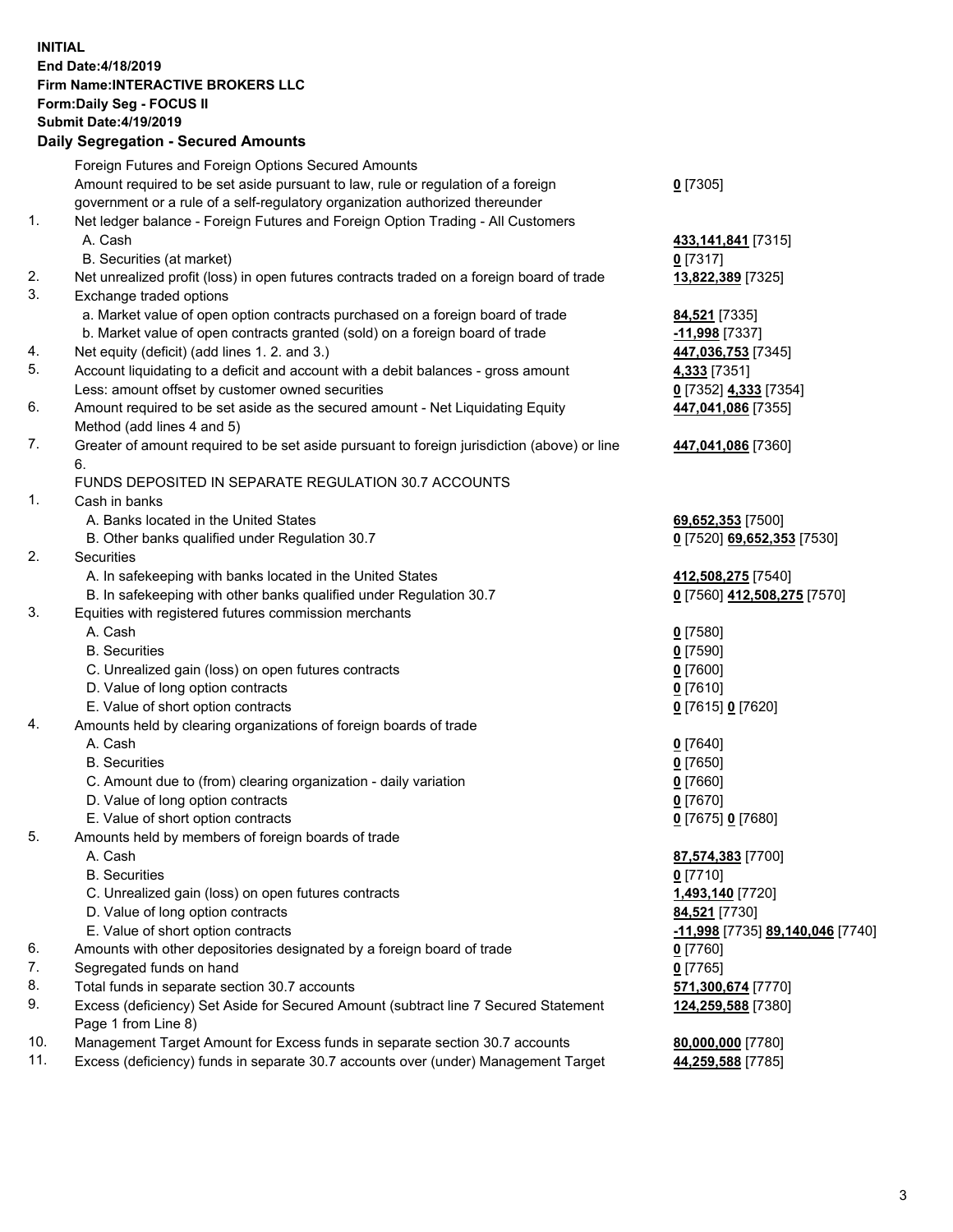**INITIAL End Date:4/18/2019 Firm Name:INTERACTIVE BROKERS LLC Form:Daily Seg - FOCUS II Submit Date:4/19/2019 Daily Segregation - Segregation Statement** SEGREGATION REQUIREMENTS(Section 4d(2) of the CEAct) 1. Net ledger balance A. Cash **3,722,916,787** [7010] B. Securities (at market) **0** [7020] 2. Net unrealized profit (loss) in open futures contracts traded on a contract market **36,655,526** [7030] 3. Exchange traded options A. Add market value of open option contracts purchased on a contract market **131,059,383** [7032] B. Deduct market value of open option contracts granted (sold) on a contract market **-182,015,360** [7033] 4. Net equity (deficit) (add lines 1, 2 and 3) **3,708,616,336** [7040] 5. Accounts liquidating to a deficit and accounts with debit balances - gross amount **1,251,284** [7045] Less: amount offset by customer securities **0** [7047] **1,251,284** [7050] 6. Amount required to be segregated (add lines 4 and 5) **3,709,867,620** [7060] FUNDS IN SEGREGATED ACCOUNTS 7. Deposited in segregated funds bank accounts A. Cash **479,339,896** [7070] B. Securities representing investments of customers' funds (at market) **2,215,961,760** [7080] C. Securities held for particular customers or option customers in lieu of cash (at market) **0** [7090] 8. Margins on deposit with derivatives clearing organizations of contract markets A. Cash **2,507,979** [7100] B. Securities representing investments of customers' funds (at market) **1,264,556,113** [7110] C. Securities held for particular customers or option customers in lieu of cash (at market) **0** [7120] 9. Net settlement from (to) derivatives clearing organizations of contract markets **4,804,457** [7130] 10. Exchange traded options A. Value of open long option contracts **131,415,166** [7132] B. Value of open short option contracts **-182,388,725** [7133] 11. Net equities with other FCMs A. Net liquidating equity **0** [7140] B. Securities representing investments of customers' funds (at market) **0** [7160] C. Securities held for particular customers or option customers in lieu of cash (at market) **0** [7170] 12. Segregated funds on hand **0** [7150] 13. Total amount in segregation (add lines 7 through 12) **3,916,196,646** [7180] 14. Excess (deficiency) funds in segregation (subtract line 6 from line 13) **206,329,026** [7190] 15. Management Target Amount for Excess funds in segregation **155,000,000** [7194]

16. Excess (deficiency) funds in segregation over (under) Management Target Amount Excess

**51,329,026** [7198]